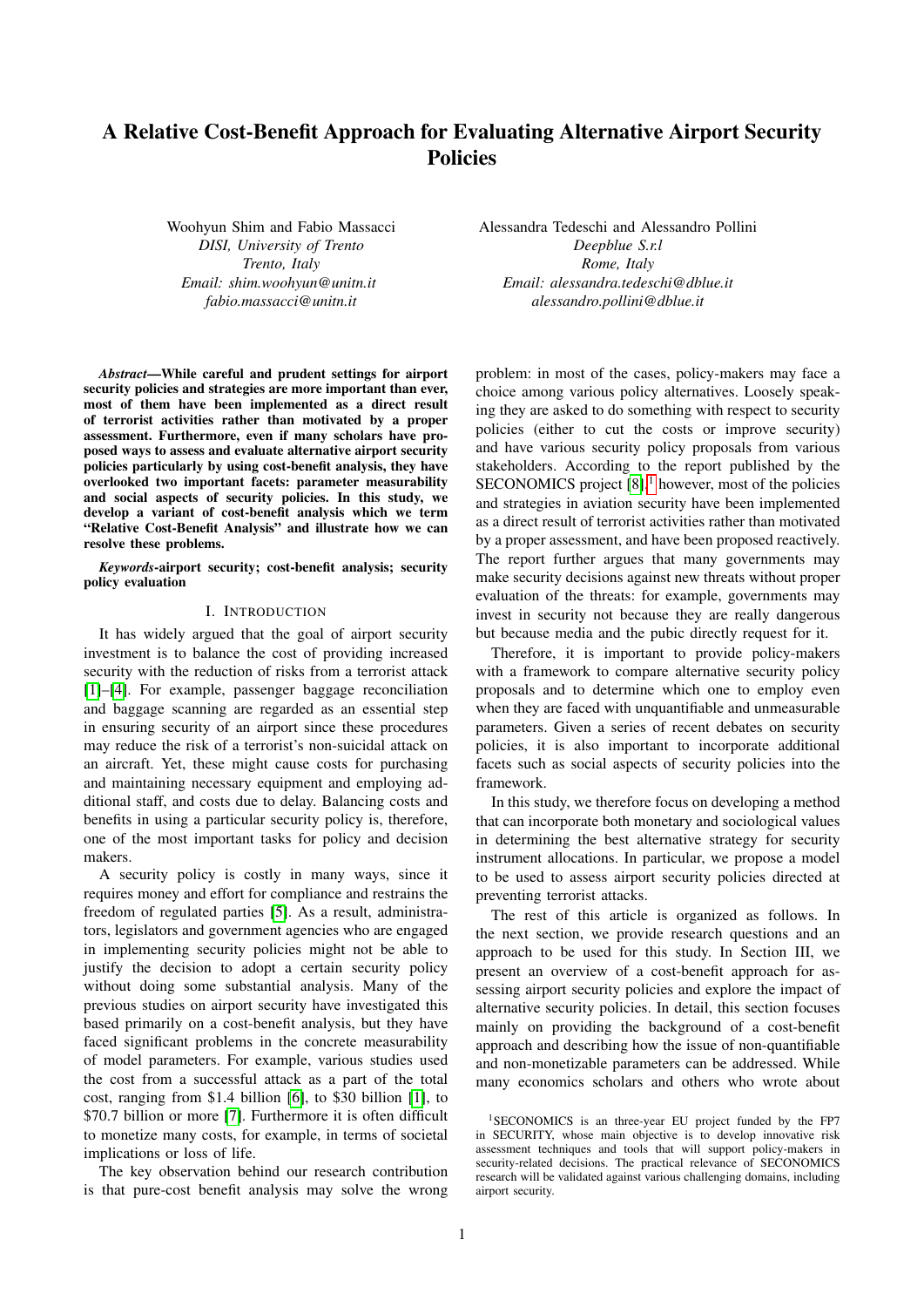airport security policies have largely ignored sociological and psychological aspects of alternative security policies, this section provides a hint for including these aspects in the analysis. Section IV develops possible airport security scenarios with more detailed and explicit parameters and provides an illustrative example and a computational analysis. Finally, Section V concludes the article.

#### II. RESEARCH QUESTIONS AND APPROACH

This study aims at developing a model for evaluating the impact of various policies for airport security. We provide a model for performing an analysis on current and newly proposed security policies with respect to technological costs and performance, and the impact on social welfare. In this study, we particularly want to answer the following questions:

- 1) How does the change in the current security policy alter the cost and benefit of airport security? Is employing a new security policy cost-effective?
- 2) Can a new security policy be aligned with societal needs and values?
- 3) What are the tradeoffs between alternative security policies?

Let us consider an example. Airport security procedures mainly include processes for inspecting an object including people, package and suitcase to limit entry of unauthorized personnel and objects, or to prevent the introduction of weapons or explosives into an airport or onto an airplane [\[9\]](#page-8-6)–[\[11\]](#page-8-7). The main purpose of the procedures is therefore to avoid possibility that a threat reaches an airplane. Passengers and their belongings need to pass through the screening system which is formed by various check points. All of them are inspected by complex screening devices and security staff for threats. Most of the airports employ different strategies for the allocation of check points to prepare for different types of threats.

There are three commonly known ways that a passenger can carry a threat onto an airplane: in their checked-in bags, in carry-on bags, or on themselves. The primary security instruments for inspecting checked-in baggage are explosive detection systems (EDSs), explosive trace detection (ETD), and hand search with additional X-ray inspection. Carry-on baggage are commonly examined by an X-ray machine. If an operator finds a suspicious item, additional inspections including hand search and open bag trace are conducted. Passenger inspection generally has two stages: in the first stage, some or all of the passengers are profiled or prescreened. In the second stage, physical screening using a metal detector is performed. Additional search using a hand wand metal detector or pat-down can also be implemented.

Following public reports on slack security at an airport, a policy-maker may decide to improve security training for X-ray inspectors, or to increase the ratio of passengers to be manually screened. Furthermore, cost reduction pressure might make a policy-maker decide to move some of screening procedures from a local check point to a



<span id="page-1-0"></span>Figure 1. Three dimensions in evaluating security policy implementation

centralized facility. In these situations, traditional cost– benefit analysis would force him to identify the cost of a terrorist attack (for which they have no clue) and to use this variability ranging in the billions to weight security measures which are lower by three orders of magnitude (which makes numerical estimates hardly significant).

To find the answers to these questions, we develop a *relative cost-benefit approach* which can assess the impact and the cost of the decision to use a specific security policy.

# III. OVERVIEW OF APPROACHES FOR ALTERNATIVE **SECURITY POLICIES**

The goal of an airport security policy is to reduce the risks from terrorist attacks while being cost effective and being perceived as acceptable by the society. As a result, when various alternative security policies are proposed, decision makers need to compare these policies with each other and with a current security policy regarding three dimensions as shown in Figure [1:](#page-1-0) the expected benefits of a new security policy measured by reduced security risks; the total cost of the implementation; and the public acceptability of the new policy.

While there have been a variety of approaches that make it possible to compare alternative policies, the suitability of the analysis depends highly on the availability of data and information. In the field of airport security and safety, costbenefit analysis (CBA), which is conducted by subtracting the expected benefits of the policy from the total cost of the implementation, is one of the most dominating approaches widely used by practitioners and researchers. For example, Jacobson and his colleagues conducted extensive studies on airport security systems and policies using CBA (e.g.,  $[1]$ ,  $[6]$ ,  $[12]$ – $[14]$ ). In these studies, the authors compared various alternative security technologies, procedures and policies including screening for only selectees vs. both selectees and non-selectees, employing single device vs. multiple devices, and allocation of screening devices in multiple check-points. In addition, other scholars including Martonosi [\[15\]](#page-8-10) and Martonosi Barnett [\[3\]](#page-8-11) have studied effectiveness of airline passenger profiling using CBA. Even in other fields such as port and maritime security, CBA has been increasingly used (e.g., [\[16\]](#page-8-12), [\[17\]](#page-8-13)).

As many researchers (e.g., [\[18\]](#page-8-14)–[\[20\]](#page-8-15)) have argued that, however, while CBA can provide insight and information to decision-makers for determining appropriate security policies to be implemented, it has been known to have several limitations. First, most of the studies using CBA added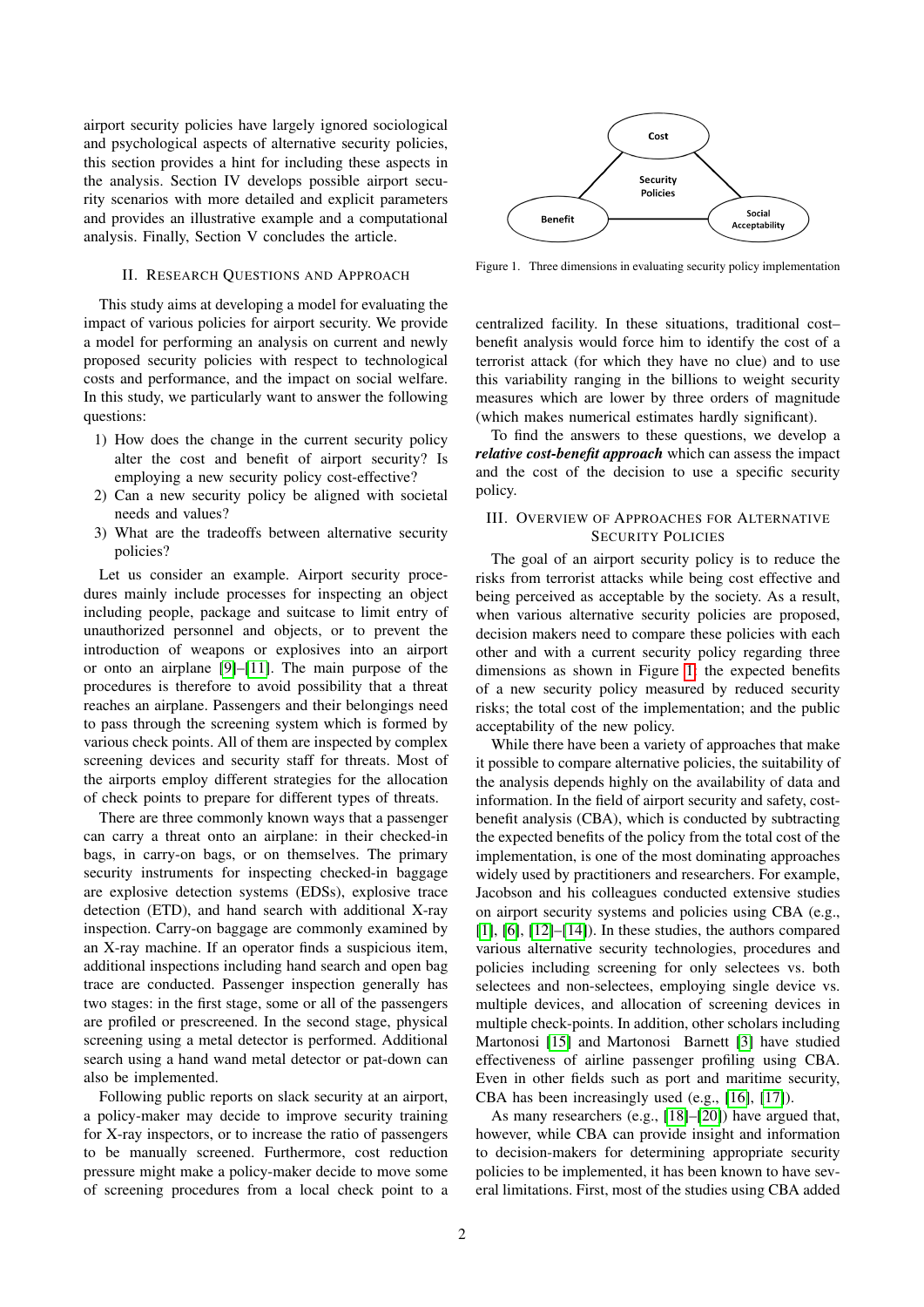up all the costs and benefits of a policy and compared the totals. In many cases, they implicitly assumed that all things can be either monetized or quantified: both benefits and costs are quantified simply as dollar totals. However, these studies used measures that are very difficult, if not impossible, to quantify and monetize. For example, as explained in the introduction, the estimated costs from a successful attack in various studies showed a wide variability. This variability is because of the fact that the costs incurred by a successful attack can include not only damage on an airport and an airplane but also loss of life, damage on infrastructure and huge undesirable impacts on the society and economy. This highlights that while various estimates might give decision- and policy-makers impression of how security is important, the estimates that allow such a huge range of different evaluation might inevitably involve countless judgment calls and studies using these estimates might be unreliable.

Second, these studies also did not consider the public costs of a proposed policy. For example, various security policies including passenger profiling, pat-down and 3D body scanner have caused public debate about the value of these strategies and the public acceptability. A key issue in the debate was the question of whether it is acceptable to use special scrutiny at an airport to prevent a terrorist threat. Since the translation of public opinion and valuation on a security policy into dollars is very difficult, however, increased inconvenience due to the proposed security policy has not been analysed in the previous literature.

In the following subsections, we explore how to overcome these issues. The first subsection is dedicated to an overview of CBA and description to overcome the first limitation. The second subsection explains how we can take public valuation on a proposed security policy into account in the analysis.

#### *A. Overview of a Cost-Benefit Approach*

In the field of security, CBA has taught us a great deal over the years about how policy- and decision-makers can most efficiently and economically achieve a given security goal. CBA makes it possible to compare and access current and alternative security policies particularly in the passenger/item screening procedures. This subchapter provides the foundations for CBA and extends CBA to include our revisionary account for overcoming the first limitation explained in the beginning of the section (i.e., the problem of using non-quantifiable values).

To conduct CBA for aviation security, we first need to identify costs and benefits of current and alternative possible policies. The major benefits of the policies are linked with avoiding the damage of a terrorist attack, both to the airport and the society in general. These benefits come from deterrent effect of screening policies and the potential to identify and remove a dangerous item before it is used. On the other hand, the major costs commonly include the equipment and personnel related costs associated with the policy. We define parameters for calculating costs and benefits of security policies as shown in Table [I.](#page-2-0)

Table I DESCRIPTION OF PARAMETERS

<span id="page-2-0"></span>

| Parameter | Description                                                          |  |  |  |  |  |  |
|-----------|----------------------------------------------------------------------|--|--|--|--|--|--|
|           |                                                                      |  |  |  |  |  |  |
| $C_R$     | The total annual costs of a current (base) security policy           |  |  |  |  |  |  |
| $P_B$     | The effectiveness of a current (base) security policy (i.e.,         |  |  |  |  |  |  |
|           | the probability that this security policy can detect an              |  |  |  |  |  |  |
|           | attempted attack)                                                    |  |  |  |  |  |  |
| $C_{Pi}$  | The total annual costs of a proposed (alternative) security          |  |  |  |  |  |  |
|           | policy $i$                                                           |  |  |  |  |  |  |
| $P_{Pi}$  | The effectiveness of a proposed (alternative) security               |  |  |  |  |  |  |
|           | policy <i>i</i> (i.e., the probability that this security policy can |  |  |  |  |  |  |
|           | prevent an attempted attack)                                         |  |  |  |  |  |  |

From these parameters, we calculate the ratio of the cost difference to the outcome (i.e., effectiveness) difference between the base and proposed policies (hereinafter, referred to as "C-O ratio") as shown below:

<span id="page-2-2"></span>
$$
\frac{C_{Pi} - C_B}{P_{Pi} - P_B}.
$$
\n(2.1)

There are several benefits of using the ratio rather than using the expected value of a proposed security policy employed in the previous literature for CBA. First, while the expected value needs to use an assumption regarding the underlying risk preference and utility function of a stakeholder, the ratio does not need to make such an assumption. Second, the ratio does not require parameters which are difficult to estimate such as the cost of a successful attack and the probability of a terrorist attack. While CBA is based on an expert-driven process for accuracy of measurement, it still involves high uncertainty in measuring the values of parameters. For example, the cost of a successful attack cannot be easily monetizable if monetizable at all: the cost estimate should be determined by the value of lives lost in a successful attack as well as the likelihood of damage to the economy, the society and the environment. By measuring the ratio directly, we are able to circumvent these issues.

[\(2.1\)](#page-2-2) can be regarded as a value which shows a condition for which implementation of proposed policy  $i$  is more cost-effective and beneficial than the base policy [\[15\]](#page-8-10), [\[17\]](#page-8-13). The interpretation of this ratio is similar to Martonosi [\[17\]](#page-8-13). First, if  $C_{Pi} < C_B$  and  $P_B < P_{Pi}$  (i.e., (a) in Figure [2\)](#page-3-0), it is always beneficial to switch to the proposed policy  $i$  since the proposed policy  $i$  improves detection capability and decreases costs. The shaded area of (a) in Figure [2](#page-3-0) therefore shows the area for dominant security policies. Second, if  $C_B < C_{P_i}$  and  $P_{P_i} < P_B$ (i.e., (b) in Figure 2), it is never advantageous to switch to the proposed policy since the detection capability with the proposed policy i decreases and the costs rise. The shaded area of (b) in Figure [2](#page-3-0) therefore displays a dominated

<span id="page-2-1"></span><sup>2</sup>The ratio implies that a policy-maker weights the importance of the reduction in costs and the increase in effectiveness equally. This assumption can be relaxed by introducing a weight,  $k \in [0, \infty]$ , to outcome difference which gives  $(C_{P_i} - C_B)/\tilde{k}(P_{P_i} - P_B)$ . For example, if a terrorist's threat is high (low), then a policy-maker would have  $k > 1$  ( $k < 1$ ).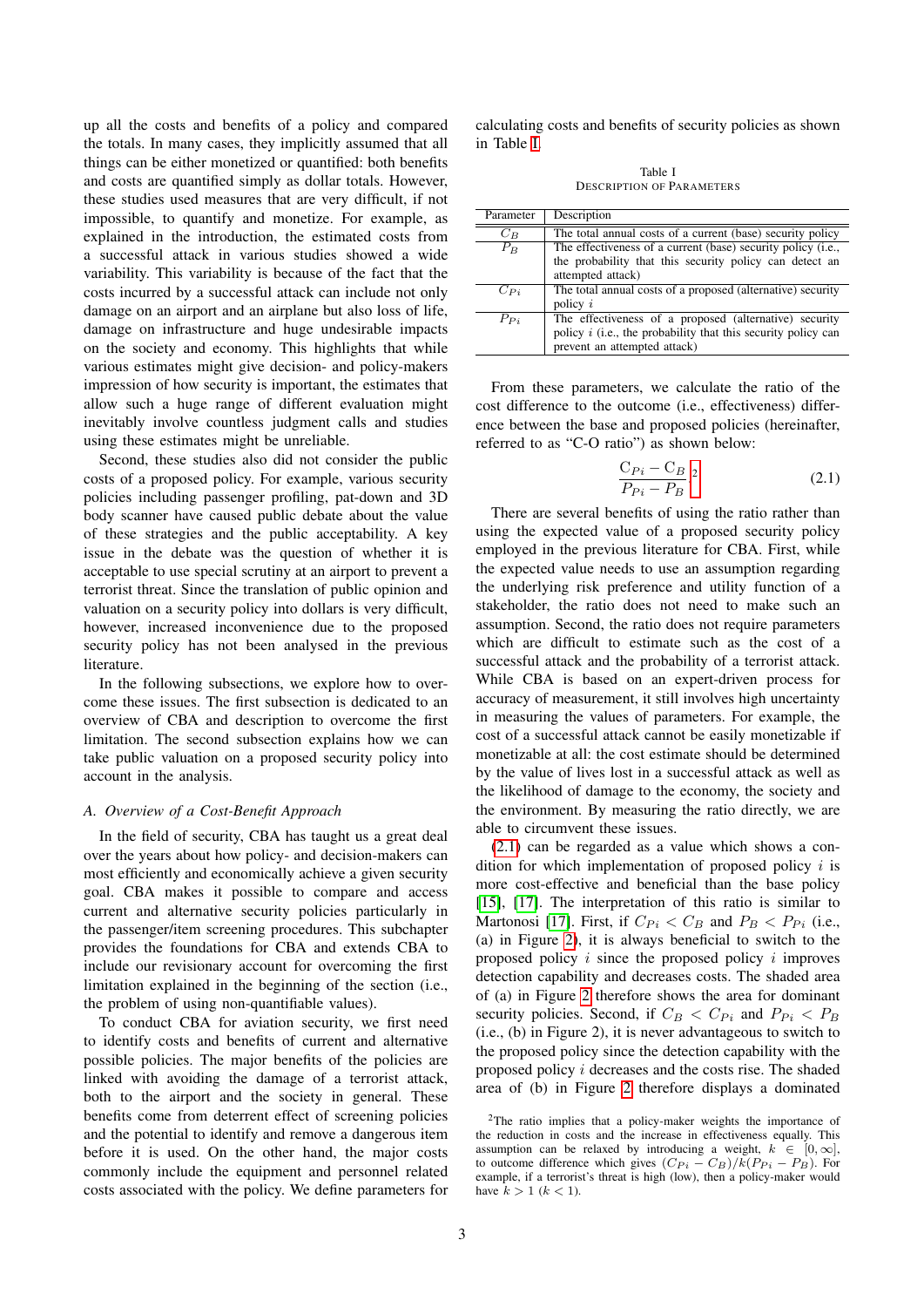

<span id="page-3-0"></span>Figure 2. Effect of current and alternative security policies on costs and outcomes

policy by the current security policy. Third, if  $C_B < C_{P_i}$ and  $P_B < P_{P_i}$  as shown in (c) in Figure [2,](#page-3-0) it is unclear whether switching to the proposed policy  $i$  is beneficial. For example, substituting a pat-down procedure with 3D body scanning would increase the costs as well as the detection effectiveness. In this case, we might not be able to determine which policy option is better. Fourth, there can be a situation where  $C_{Pi} < C_B$  and  $P_{Pi} < P_B$  as illustrated in (d) in Figure [2.](#page-3-0) For example, one can think of the case where a policy-maker considers removing a current security procedure such as passenger baggage reconciliation. Similarly with (c), it is also uncertain whether switching to the proposed policy  $i$  is beneficial. Finally, it is possible to think of two cases where  $C_{Pi} = C_B$  or  $P_{Pi} = P_B$ . If the base and proposed policies have the same costs, the policy with the higher detection rate is better. Similarly, if the detection rates of the two policies are same, the cheaper policy is always better.

An issue in using this approach is that comparing cost-benefit between the current and proposed policies is limited by our inability to justify the cost-effectiveness of the proposed policy as in the cases of (c) and (d) in Figure [2:](#page-3-0) while these cases are the ones that most commonly occur, the current approach cannot provide a clear insight into these cases. In reality, however, a policy-makers have various policy alternatives: they are usually asked to do something for security and have various security policy proposals (e.g., proposals focusing on cost cutting or security improvement). Furthermore, rather than do nothing, policy-makers are forced to compare alternative security policy proposals and to choose one of them. Consequently, it is important for policy-makers to have a way to compare and evaluate various different security policy proposals rather than one proposed security policy.

With this in mind, we illustrate how we can further the current approach and how alternative security policy proposals can be compared. For illustrative purpose, we assume a situation where a decision maker faces a choice between two alternative security policies, P1 and P2. These alternative policies might include such options as adopting competitive security technologies and altering



<span id="page-3-1"></span>Figure 3. Comparison of alternative security policies when  $C_B < C_{P_i}$ and  $P_B < P_{P_i}$ .

combinations of passenger groups to be inspected.

Since a policy which has C-O ratio in (b) is never beneficial, we only take into account policies with C-O ratios in (a), (c) and (d). We first consider a case where C-O ratios of  $P1$  and  $P2$  belong to (a) and/or (d). In this case, for  $P2$  to be preferred to  $P1$ , we must have:

$$
\frac{C_{P2} - C_B}{(P_{P2} - P_B)} \le \frac{C_{P1} - C_B}{(P_{P1} - P_B)}.
$$
\n(2.2)

For example, if we consider that  $P1$  and  $P2$  change the costs and the detection rates as shown in Figure [3,](#page-3-1) we can identify that while P1 and P2 do not strictly dominate the current policy as in (c) in Figure [2,](#page-3-0) P2 strictly dominates P1. As a result, it is more beneficial for a policy-maker to select P2 than P1.

On the other hand, when C-O ratios for the proposed security policies,  $P1$  and  $P2$ , are both in (d),  $P2$  is preferred to P1 if:

$$
\frac{C_{P2} - C_B}{(P_{P2} - P_B)} \ge \frac{C_{P1} - C_B}{(P_{P1} - P_B)}.
$$
\n(2.3)

This is because of the fact that the higher ratio of  $P2$  than the ratio of P1 in (d) implies higher cost reduction and/or lower decrease in effective of P2 than P1.

The decision to select one of alternative security policies gets more interesting, if we consider a case where C-O ratios of P2 and P1 belong to (d) and (c), respectively. To make the analysis possible, however, we need to make a assumption that the costs,  $C_B$  and  $C_{P_i}$ , have the same unit with the effectiveness of the policies,  $P_{P_i}$  and  $P_B$ . Particularly, we normalize the unit of the costs to be [0, 1]. Therefore, we have  $-1 \leq (C_{Pi} - C_B) \leq 1$  and  $-1 \leq$  $(P_{Pi} - P_B) \leq 1.$ 

In order for  $P2$  in (d) to be preferred to  $P1$  in (c), we must have:

$$
\frac{1}{\frac{C_{P2} - C_B}{P_{P2} - P_B}} < \frac{C_{P1} - C_B}{P_{P1} - P_B}.\tag{2.4}
$$

In contrast,  $P1$  in (c) is preferred to  $P2$  in (d) if

$$
\frac{1}{\frac{C_{P2} - C_B}{P_{P2} - P_B}} > \frac{C_{P1} - C_B}{P_{P1} - P_B}.
$$
\n(2.5)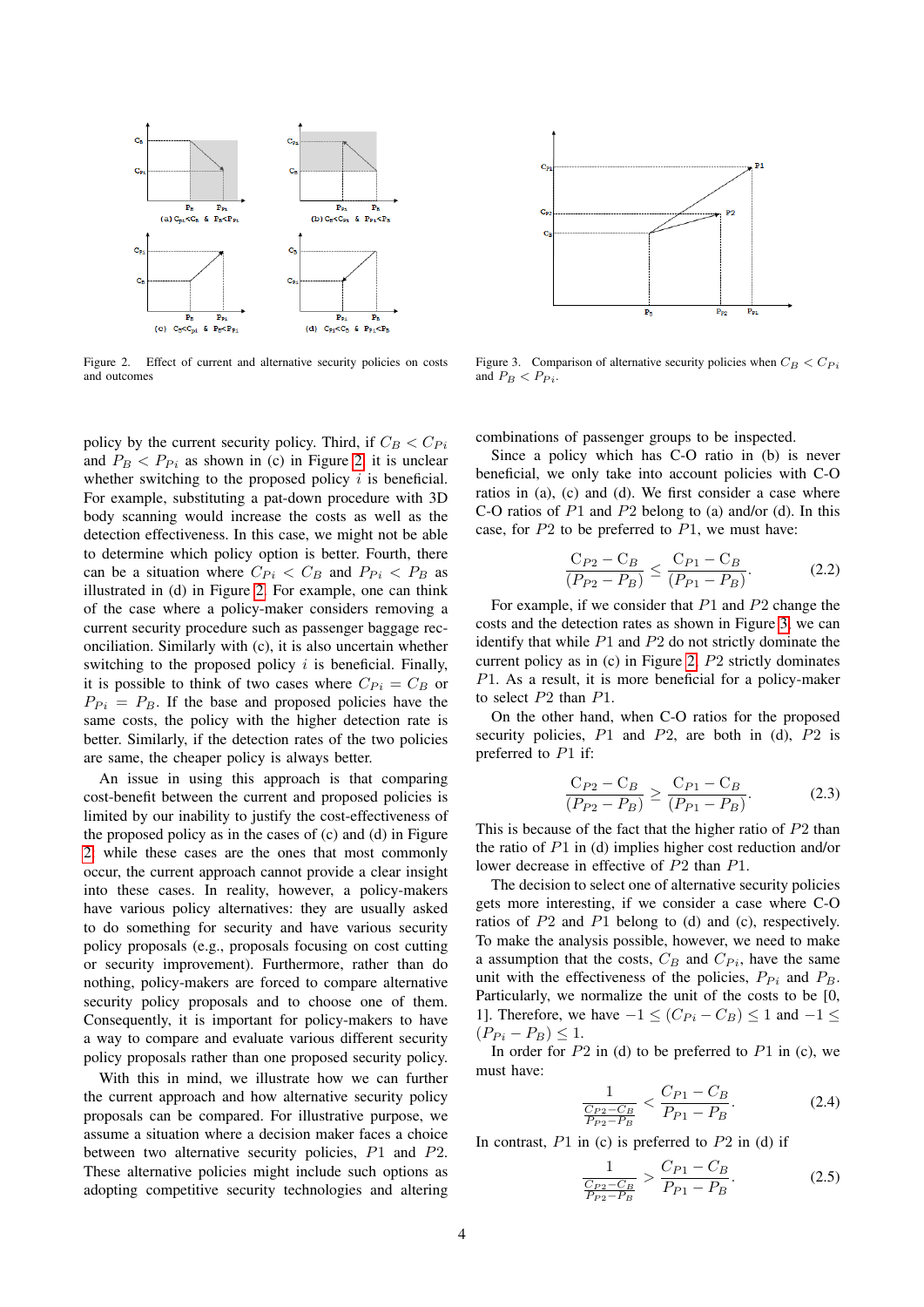

<span id="page-4-0"></span>Figure 4. Comparison of alternative security policies when C-O ratios for P1 and P2 are in (c) and (d), respectively.

For illustration, we generate Figure [4.](#page-4-0) From [\(2.4\)](#page-2-2) and  $(2.5)$ , it can be identified that, while  $P2'$  is preferred to  $P1', P1''$  is preferred to  $P2''$ .

## *B. Adding Psychological and Sociological Aspects*

The previous literature on airport security has focused mainly on monetary costs and benefits of proposed policies. These studies conducted a quantitative "risk assessment" to estimate costs and benefits of proposed policies under consideration. If CBA can be conducted only by microeconomic calculations or is applied to economic regulations rather than social regulations, then the approach used by the previous airport security literature would be sound and desirable [\[21\]](#page-8-16). Cost effectiveness, however, is not the only objective of airport security policies, and is not the only lens for studying airport security policies. While a tighter security policy would be desirable from the viewpoint of government agencies and airport operators, the benefits flowing to passengers and the general public might not justify the added costs caused by distress from tightened security. Whether a security policy is worth to be implemented should also be based on whether the policy is socially compliant – whether it harms the public wellbeing – since the policy might cause the general public to inflict the risk of welfare loss.

A related practical problem commonly observable in the previous airport security literature is that practitioners and researchers do not usually engage in the assessment of passengers' and citizens' welfare change due to a proposed security policy. As pointed out in the beginning of the section, they do not evaluate the tranquil mental states including relief and the distressing mental states such as anxiety and worry that might be caused by policy change. This trend has caused a series of problems since many security policies also entail issues in citizens' money, time, freedom, health and privacy. Indeed, for many studies of airport security, the only parameter considered with respect to passengers and the public is a delay cost. However, it is also important to take into account the public's psychological reactions to proposed policies since these security policies might also incur other costs and benefits to the public. If the public's costs for proposed

security policies are described solely as a means of a delay cost, the costs would not be very high. But if other psychological and sociological impacts of proposed policies on the public are included, the policies would be very expensive. In this subchapter, we discuss how best to measure psychological and sociological impacts of policies on passengers and citizens and develop a model that can include this factor in the analysis.

Similarly with technologies such as RFID and biometric recognition, various aviation security policies are known to alter mental states to passengers and citizens. For example, passenger profiling would be advocated by passengers and the public since it will not only save time standing in line but also reduce the anxiety by increasing the security system's ability to identify potential terrorists and the effectiveness of screening. It might however increase concerns on fairness and anti-discrimination. In a similar vein, while the implementation of 3D body scanner would increase the aviation security level, it might limit the right to privacy, freedom and equal treatment. Although various researchers have considered sophisticated assessment techniques including queuing theory to evaluate passengers' incurred monetary costs from alternative security policies, their mental states affected by the security policies have been widely ignored.

In order to exemplify how the pubic side can be included in the analysis, we consider a policy-maker who is asked to implement one of alternative security policies. Here, we define additional parameters:  $L_B$  and  $L_{P_i}$  are welfare losses of passengers or the general public measured from the current and proposed security policies (See Table [II\)](#page-4-1). For example, these values can be measured by the fraction of passengers who feel their travel experience disrupted or who feel their privacy threatened due to a corresponding security policy.

Table II DESCRIPTION OF ADDITIONAL PARAMETERS

<span id="page-4-1"></span>

| Parameter | Description                                               |
|-----------|-----------------------------------------------------------|
| $L_B$     | Welfare losses of the public/passengers due to a current  |
|           | (base) security policy                                    |
| $L_{P_i}$ | Welfare losses of the public/passengers due to a proposed |
|           | (alternative) security policy $i$                         |

In the fields including environmental and health economics, many calibrated scales for evaluating public's welfare have been developed. The idea of these scales is to allocate scores to the states of the public opinion with respect to specific policies or regulations [\[19\]](#page-8-17). For example, the quality-adjusted life years (QALY) scale was developed to measure the public's affected states from a specific policy on a cardinal scale, with the highest score (i.e., one) representing maximum welfare loss and the lowest number (i.e., zero) minimum welfare loss. We therefore argue that, using a similar method with QALY, we can evaluate the overall welfare losses (or social unacceptability) of passengers/citizens.

As an illustrative purpose, assume that a policy-maker conducts a survey on current and proposed airport security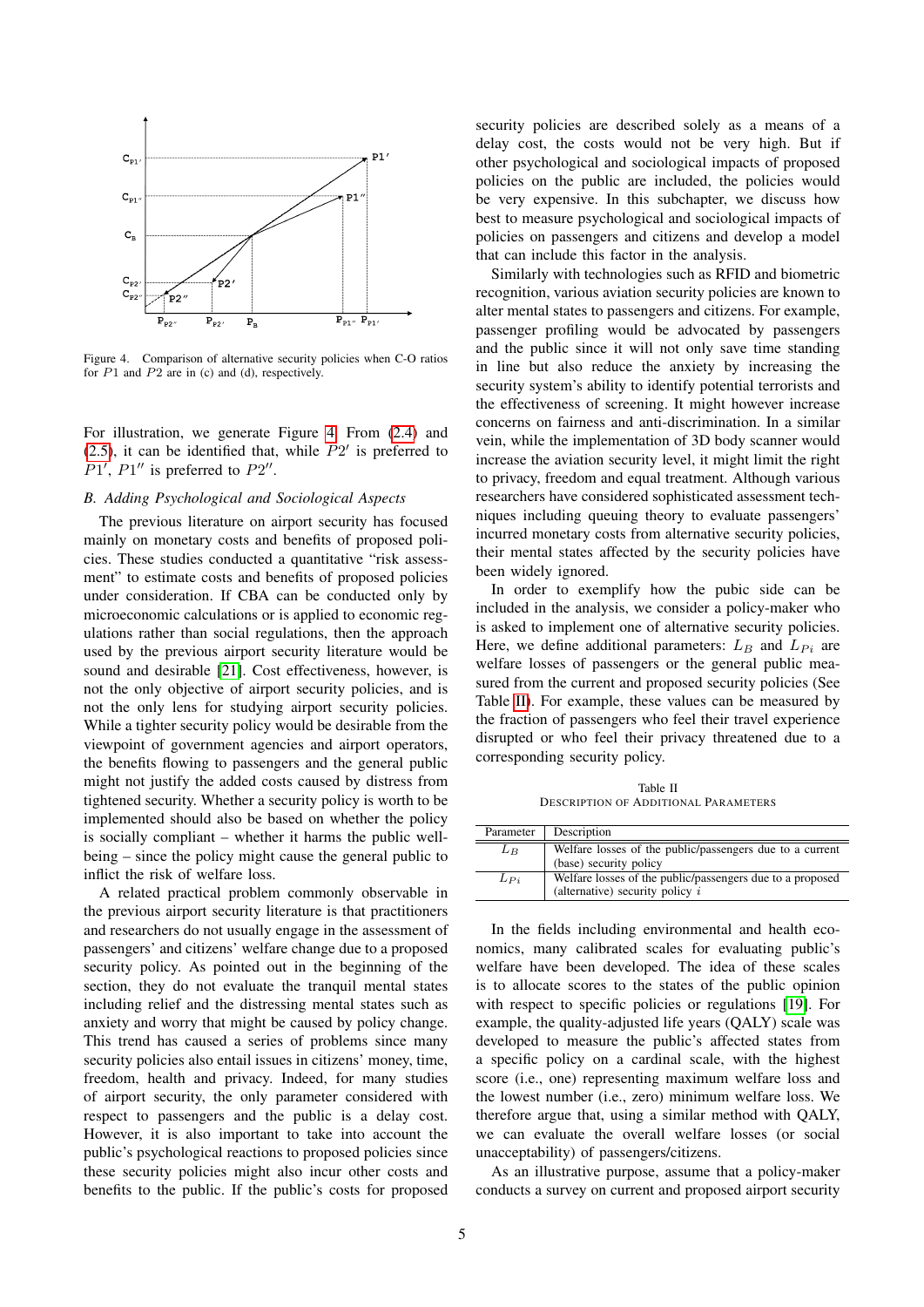

<span id="page-5-0"></span>Figure 5. Effect of current and alternative security policies on welfare and outcomes

policies to the general public (e.g., current pat-down searches vs. proposed 3D body scanning). The survey participants are asked to score on a scale with respect to how they feel about the policies, ranging from zero (e.g., strongly acceptable) to one (e.g., strongly unacceptable). After identifying the overall score, we can calculate the ratio of the welfare difference to the outcome difference between the base and proposed policies (hereinafter, referred to as "W-O ratio") as shown below:

<span id="page-5-1"></span>
$$
\frac{\mathcal{L}_{Pi} - \mathcal{L}_{B}}{P_{Pi} - P_{B}}.\t(2.6)
$$

Figure [5](#page-5-0) shows the effect of security policies on welfare and outcomes, and the interpretation of the figure coincides with Figure [2.](#page-3-0) Similarly with the previous section, we now consider that a policy-maker confronts a choice between two alternative security policies  $P1$  and  $P2$ . If  $(P_{Pi} - P_B) > 0$  (i.e., W-O ratio in (a) or (c) of Figure [5\)](#page-5-0), for  $P2$  to be socially preferable to  $P1$ , we must have:

$$
\frac{\mathcal{L}_{P2} - \mathcal{L}_B}{(P_{P2} - P_B)} < \frac{\mathcal{L}_{P1} - \mathcal{L}_B}{(P_{P1} - P_B)}.\tag{2.7}
$$

For instance, consider a situation where a policy-maker is considering two alternative aviation security policies which might increase the security level at the cost of the decreased freedom of passengers: e.g., the strict security policy with 3D body scanning for all passengers  $(P1)$ ; and the moderate security policy with 3D body scanning for passengers with high risk  $(P2)$ . If  $(2.7)$  holds, then it implies that the moderate policy, P2, is more preferred to the strict policy, P1.

In contrast, there can be alternative policies with  $(P_{Pi} (P_B)$  < 0 and  $(L_{P_i} - L_B)$  < 0 (i.e., W-O ratio in (d) of Figure [5\)](#page-5-0). In this case,  $P2$  is socially preferable to  $P1$  if

$$
\frac{L_{P2} - L_B}{(P_{P2} - P_B)} > \frac{L_{P1} - L_B}{(P_{P1} - P_B)}.
$$
\n(2.8)

The comparison of  $P1$  with W-O ratio in (c) and  $P2$ with W-O ratio in (d) can also be made similarly with the previous section. That is, for  $P2$  in (d) to be socially

preferred to  $P1$  in (c), the relationship should be:

$$
\frac{1}{\frac{L_{P2} - L_B}{P_{P2} - P_B}} < \frac{L_{P1} - L_B}{P_{P1} - P_B}.\tag{2.9}
$$

In contrast, we must have

$$
\frac{1}{\frac{L_{P2} - L_B}{P_{P2} - P_B}} > \frac{L_{P1} - L_B}{P_{P1} - P_B}
$$
(2.10)

for  $P1$  in (c) to be preferred to  $P2$  in (d).

## IV. EXAMPLE OF AIRPORT SECURITY POLICIES AND **PROCEDURES**

In this section, we exemplify possible security policies in use and provide a numerical illustration of a policy comparison.

### *A. Examples of Security Policies*

Generally speaking, in an airport, all passengers/items are subject to several security checks. They need to pass through various check-points where they are inspected by security personnel and devices (e.g., X-ray, metal detectors and hand search). For passengers' bags, for example, inspection occurs by passing them through a fixed Xray scanner. Inspectors examine the scanned image for finding any signs of risk. After the inspection, security personnel may perform additional screening for some passengers/items. For instance, security personnel conduct a manual hand-search for suspicious passengers/items. However, for an illustrative purpose, here, we consider a simplified base security policy.

• Base security policy (B): The current policy mandates the scanning of 100 per cent of passengers/baggage via deployed screening machines. The costs for this security policy include amortized fixed equipment costs, annual operations and maintenance costs for the scanning equipment and salaries for the operators and inspectors.

Any (even very small) changes in a security policy are likely to alter the current state. For example, new security devices might need to be purchased, operated and maintained; more teams of inspectors and operators might need to be hired; and additional infrastructure would need to be installed. These factors consist of the basis for alternative airport security policies to be presented below. In detail, the viability of the following alternative policies is considered.

• Alternative security policy  $(P1) - 100$  per cent inspection of passengers/baggage using current screening machines and  $\gamma$  per cent inspection with a new security measure (e.g., 3D body scanner): This policy requires the scanning of 100 per cent of passenger/baggage with current technology.  $\gamma$  per cent need to have additional inspection by a device with new security technology. New devices and a team of operators and inspectors for these devices are required. In addition to the costs incurred in the base policy, therefore, additional costs for purchase, operations, maintenance and inspection are needed.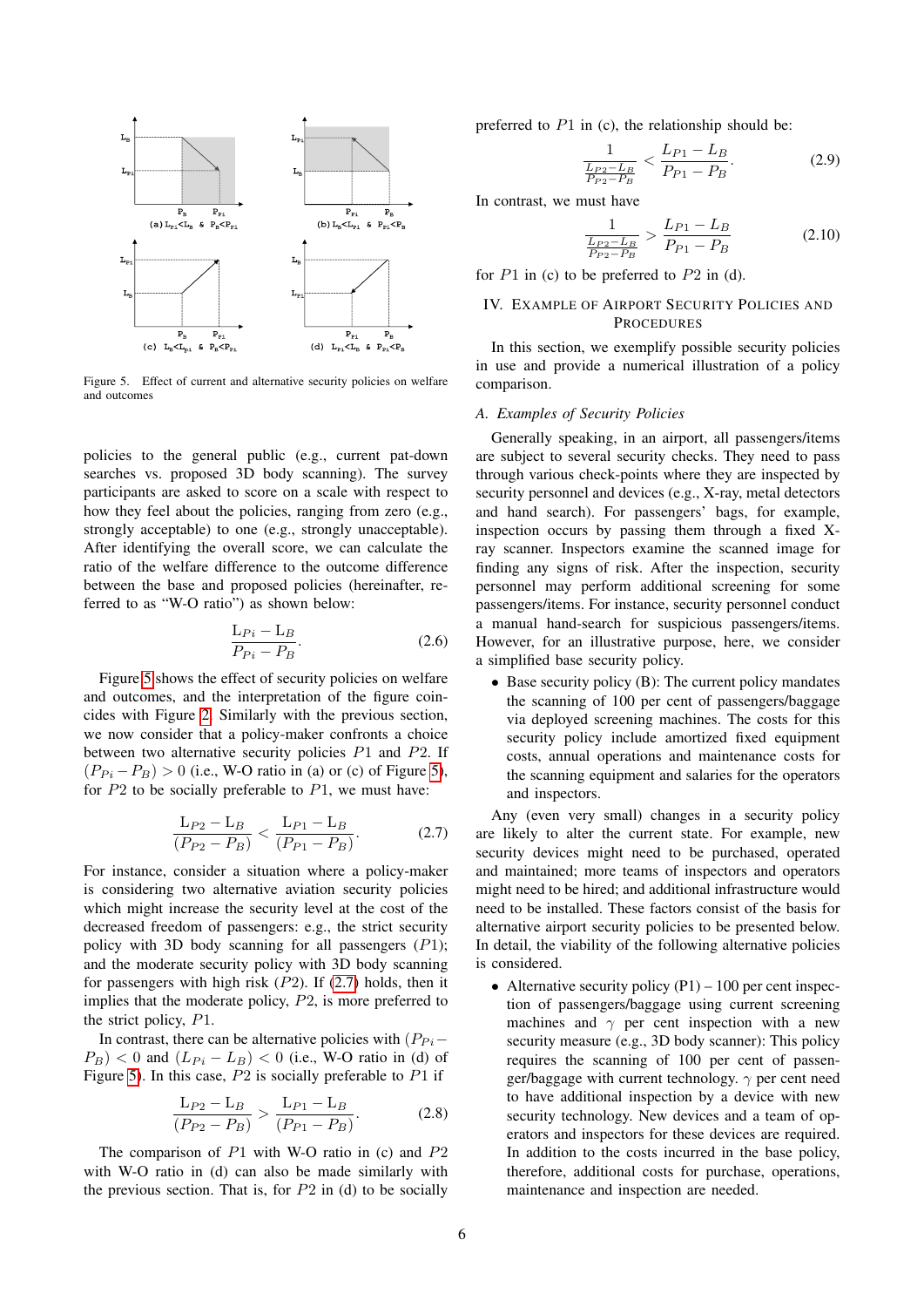

<span id="page-6-0"></span>Figure 6. Visualization of alternative security policies

- Alternative security policy  $(P2) 100$  per cent inspection of passenger/baggage using current scanning machines with an additional training program: due to improved training for inspectors, we assume that greater accuracy is possible. While this case improves on current security policy by reducing the false alarm rate, it incurs the costs for the training program.
- Alternative security policy  $(P3)$  the combination of P1 and P2: 100 per cent inspection of passengers/baggage using current screening machines and an additional inspection with a new security measure and an additional training program.

Figure [6](#page-6-0) visualizes the current and alternative security policies.

#### *B. Detailed Parameters*

We now present detailed parameters for comparing the security policies. The parameters include the items related to a screening technology, performance, maintenance and operation. Here, we also take into account incurred costs of a training program. The benefits of any policy are assumed to be measured by a detection rate of the policy. It should be noted that here we only explore the procedure for calculating C-O ratio in III.A since W-O ratio presented in III.B. follows the same calculation procedure.

We first consider the costs related to devices and man hours. The costs for screening devices are comprised of equipment purchase, maintenance and operation costs. Therefore, if we define  $C_S$  as the purchase price of each screening device with a particular technology and  $Y<sub>S</sub>$  as the period over which the cost of the device will be amortized, then the purchase price per year is  $C_S/Y_S$ assuming constant depreciation. Furthermore each device will require maintenance and repairs,  $R<sub>S</sub>$ , per year. Lastly, each device will require  $N<sub>S</sub>$  operators and inspectors at any time, and we assume that these operators and inspectors earn a salary,  $S_S$ , per year and work in three shifts per day. We also assume that an airport has  $M<sub>S</sub>$ scanning devices. Thus the annual costs for screening per airport are  $M_S(C_S/Y_S + R_S + 3N_S S_S)$ .

As for the training costs, we assume that all operators and inspectors are required to participate in a training program. If we define  $T<sub>S</sub>$  as the training cost for each



<span id="page-6-1"></span>Figure 7. Example of base and alternative security policies

worker, the annual total costs incurred by a training program are  $3T_SN_S$ .

We now consider the benefits of a security policy which are measured by a detection rate (i.e., effectiveness). If  $P_{Policy}$  is defined as a detection rate and  $\gamma$  as a fraction of passengers scanned, then the rate that a dangerous passenger is prevented from an attack is the product of the probability of scanning and the detection rate,  $\gamma P_{Policy}$ . For example, since the base security policy scans all of the passengers,  $\gamma$  equals to 1.

### *C. Numerical Illustration*

Here, we present a numerical calculation. Particularly, we focus our attention mainly on the base policy, B, and two policy alternatives, P1 and P2: a policy-maker faces to choose one of the two proposed policy options over the current security policy. As for the current security policy, we assume that all of the passengers/items need to pass through a security check point with an X-ray machine for baggage and a metal detector for a passenger (see Figure [7](#page-6-1) (a)). The fictitious values for the calculation are displayed in Table [III.](#page-6-2) Further, the detection rates of a metal detector and an X-ray device for an attempted attack are assumed to be 0.90 and 0.95, respectively. Therefore, the combined detection rate of these two devices becomes

$$
P_B = 0.90 \times 0.95 = 0.855.
$$

| Table III                                    |  |  |  |  |  |  |  |
|----------------------------------------------|--|--|--|--|--|--|--|
| THE ELEMENTS OF A BASE POLICY AND ITS VALUES |  |  |  |  |  |  |  |

<span id="page-6-2"></span>

| Measure                         | Number of units | Annual cost/unit | Detection rate |
|---------------------------------|-----------------|------------------|----------------|
| Metal<br>detectors              |                 | 6,500            | 90%            |
| X-ray<br>devices                |                 | 90,000           | 95%            |
| <b>Operators</b><br>/inspectors | $5(3)$ shifts)  | 19.200           |                |

The total annual costs can be calculated as shown below:

$$
C_B = (1 \times 6, 500) + (1 \times 90, 000) + (5 \times 3 \times 19, 200)
$$
  
= €384,500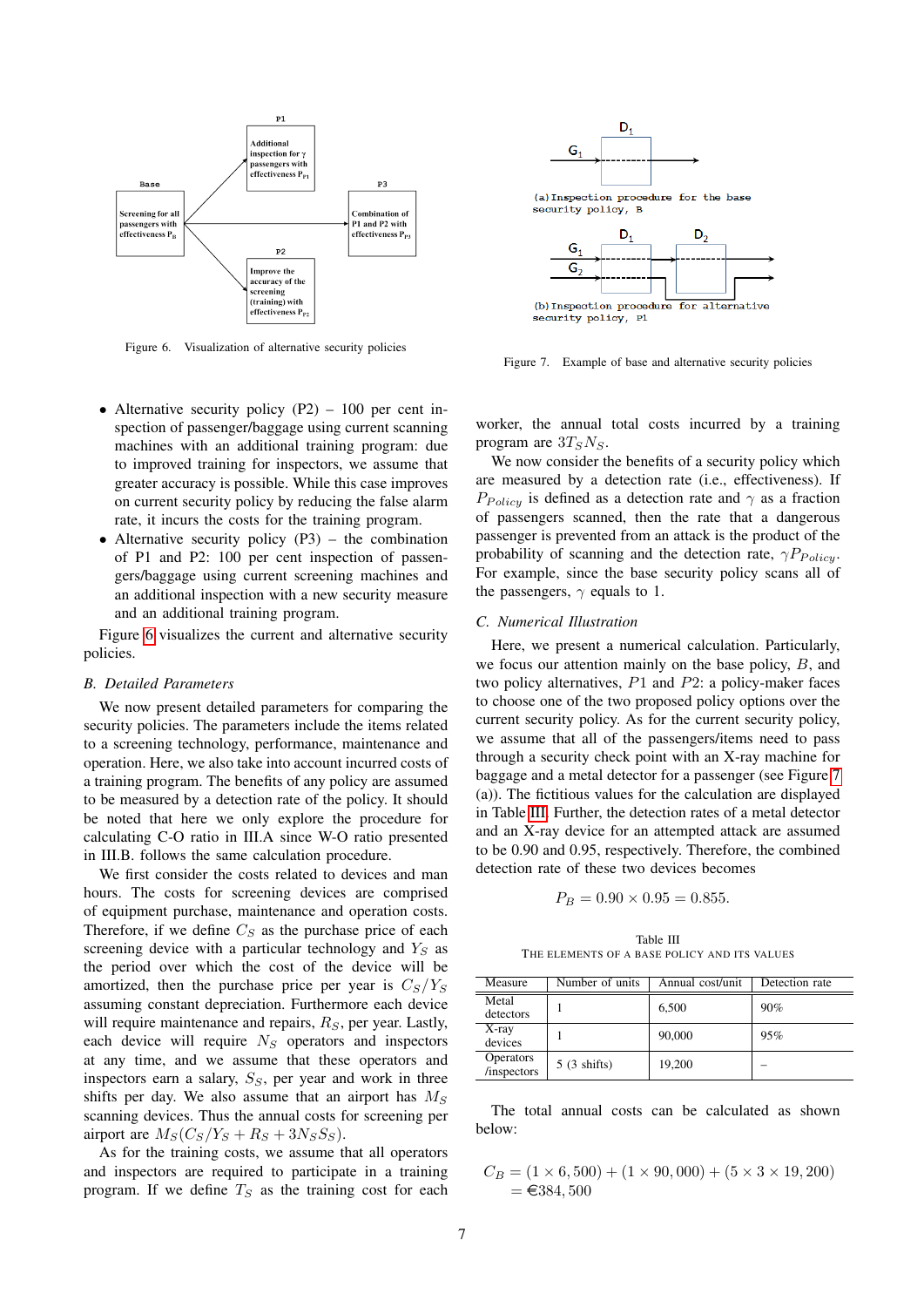We now extend our calculation on the base security policy to P1 which employs an additional screening procedure. As explained, this policy requires all the passengers/items to pass through a compulsory security checkpoint and some of them to be inspected at an additional check-point. Here, we assume that, after the inspection of passengers using a metal detector, a thorough inspection using a full-body scanner is carried out for  $\gamma$  per cent of randomly chosen passengers. As shown in (b) of Figure [7,](#page-6-1) therefore, while passengers in  $G_1$  need to pass through only a metal detector, those who are in  $G_2$  need to pass through both a metal detector and an optional full-body scanner. We assume here that 20% of passengers are additionally screened by a full-body scanner. A full-body scanner costs  $\in$  110, 000 per year and requires 3 additional operators/inspectors with the detection rate 99%.

As a result, the total annual cost for P1 is given by

$$
C_{P1} = (1 \times 6, 500) + (1 \times 90, 000)
$$
  
+ (1 \times 110, 000) + (8 \times 3 \times 19, 200)  
= €667, 300

and the aggregated detection rate becomes

$$
P_{P1} = [0.8 \times 0.90 + 0.2 \times (1 - 0.1 \times 0.01)] \times 0.95
$$
  
= 0.874.

Therefore, the ratio becomes

$$
\frac{C_{P1} - C_B}{P_{P1} - P_B} = \frac{667,300 - 384,500}{0.874 - 0.855}
$$

We now consider a case where a policy-maker can implement an additional security training program (P2). Assume that the annual cost for a training program per worker is  $\epsilon$ 700 and the program improves the detection rate for X-ray machine by 2%.[3](#page-7-0) The total annual costs for P2 are given by

$$
C_{P2} = (1 \times 6, 500) + (1 \times 90, 000)
$$
  
+ (5 × 3 × 19, 200) + (5 × 3 × 700) = €395,000

and the detection rate becomes

$$
P_{P2} = 0.90 \times 0.97 = 0.873.
$$

As a result, the ratio of the cost difference to the outcome difference between  $B$  and  $P2$  is given by

$$
\frac{C_{P2} - C_B}{P_{P2} - P_B} = \frac{395,000 - 384,500}{0.873 - 0.855}
$$

From these ratios, it can be identified that C-O ratio for  $P1$  is bigger than C-O ratio for  $P2$ . This result implies that P2 is clearly better than P1.

<span id="page-7-0"></span><sup>3</sup>In the SECONOMICS workshop held in Falconara, Italy, on September, 2013, one of the airport security experts mentioned that detection rates of some security devices cannot be improved by training. He said that only a few devices including X-ray machines need interaction with inspectors. On the contrary, he mentioned that detection rates of measures such as a liquid detector and a 3D body scanner cannot be increased by inspectors. Another participants also confirmed that some airports measure the effectiveness of a training program, particularly, on the detection rate of X-ray machines.

## V. CONCLUSIONS

This article develops a model for determining the best alternative policy for airport security. The model proposed here is simple but flexible, so it can compare and evaluate alternative security policies. In the model development, we incorporate the perspectives of cost, benefit and social acceptability associated with various security configurations involving technological security measures and a training program.

In the literature review, we have identified that, while cost models to measure the cost and benefit of airport security policies have been well recognized, the actual application procedures are difficult to perform and seldom applied in real decision-making situations.

Unlike the cost models presented in the previous literature, the model proposed here has two distinguishing advantages. First, the model is not based on the parameters that are not quantifiable or measurable. We only employ parameters that might be identified relatively easily by airport security experts. Furthermore, the model does not depend on policy-makers underlying risk preferences or utility function. Due to this aspect, this model can be easily applied to compare any proposed security policies. This model can be used by a high-level policy-maker who decides nation-wide security policies as well as by an airport security manager who want to compare two training programs with different costs and benefits. Second, by incorporating a social aspect in the model, this study tries to shed light on some of the issues neglected in the airport security research. In particular, while various airport security policies have generated a huge debate on whether the values of these policies are socially acceptable, consideration of this issue has received relatively little, and only very recent, academic attention. The model developed here tackles this important topic and as such begins to fill the gap.

In the presentation of an example, this article provides a case study for comparing various alternative security scenarios using the model developed. More specifically, we provide readers with detailed steps for calculating the ratio of the cost difference to the outcome difference using fictitious values, and perform an in-depth presentation of applications of the model.

Its convenience notwithstanding, the model proposed here has some certain limitations, some of which are inherent in the data required and some are related to peculiarities of the model. In terms of data limitations, although the model requires the minimum volume of the data, the validity of the data might not be assessed easily. Validation process is therefore very important to this study. The results of the model depend highly on the values of the parameters provided by various stakeholders. These values are expert-driven and considerable uncertainty still remains. We argue that many problems with and questions related to the data can be resolved using proper validation. For example, we can assess the validity of the data by comparing the data from airports with similar size and environment as well as by getting opinions from